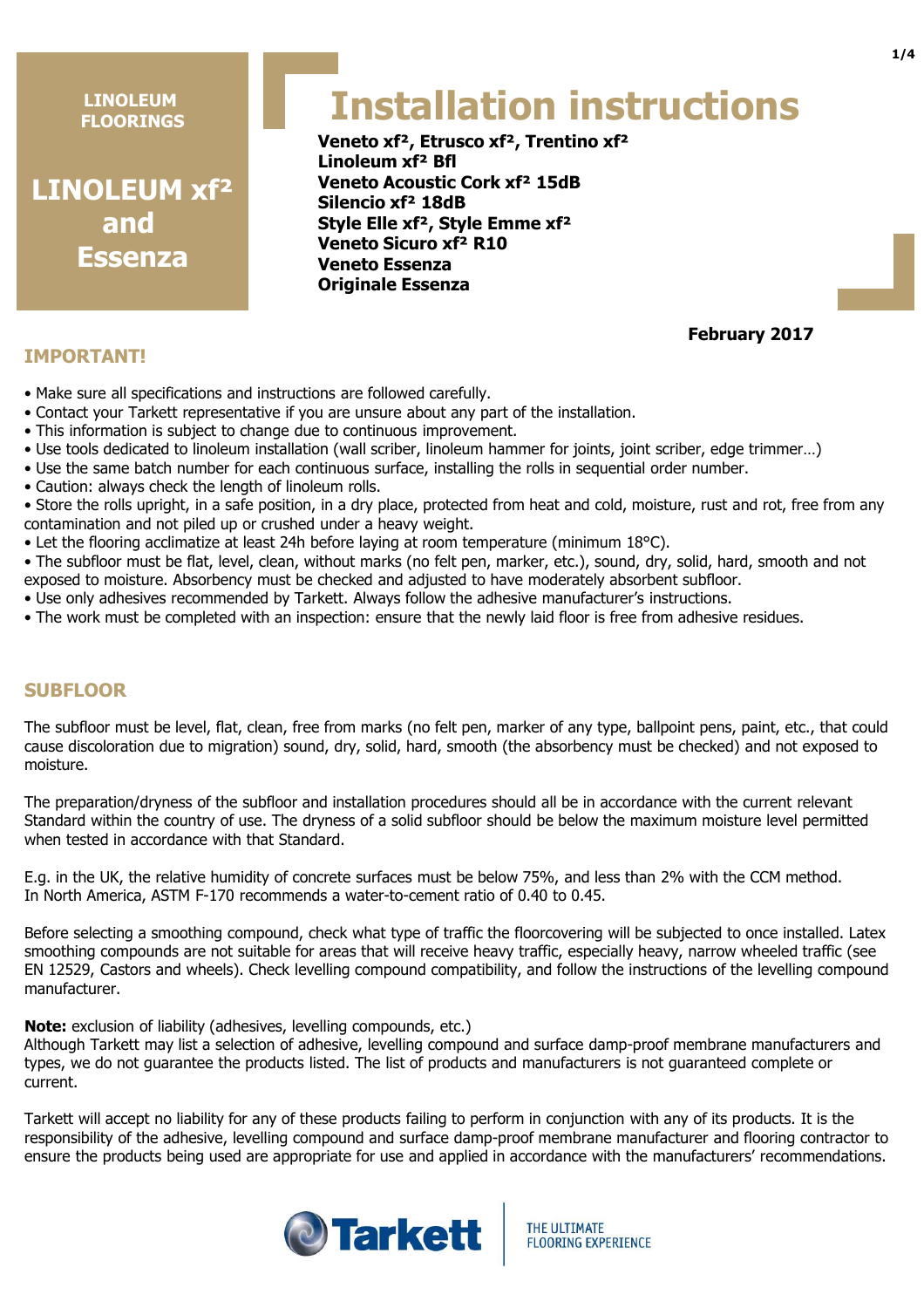# **CONDITIONS REQUIRED FOR INSTALLATION**

It is important that sheets are stored at least 24 hours before installation at a minimum room temperature of 18°C. This temperature should be maintained throughout the installation.

The minimum temperature of the subfloor should be 15°C. The recommended relative humidity in the room is 35-65%.

Sections of flooring must be cut to the required lengths, plus an allowance of a few centimetres, and stored in the room where they are to be installed. Don't roll the linoleum with the jute outside.

#### **UNDERFLOOR HEATING**

It is imperative that underfloor heating systems have been previously commissioned and found to be functioning correctly before installation of the floorcovering.

Ensure that the underfloor heating system is switched off 48 hours before installation of the floorcovering commences, and remains off for at least 48 hours after installation is completed. While the underfloor heating system is off, an alternative heating source should be provided, if required, to ensure that the installation area is kept at a constant temperature of 18- 27°C.

Gradually increase the temperature over a number of days by only a few degrees per day until the desired room temperature is reached.

The temperature should never exceed the floorcovering industry's agreed maximum of 27°C on the underside of the floorcovering (the adhesive line).

# **LAYING DIRECTION**

At least 24 hours before installation, the material should be cut to the desired lengths; the cut sheets must be acclimatised where they are to be installed by placing them in an upright position.

Plan the sheet direction for the area to be installed to ensure that whenever possible joins do not coincide with doorways, main traffic lanes, sinks or urinals.

If the room is reasonably square, the sheets should run parallel to the incoming light.

In long, narrow rooms it is best to install the sheets along the length of the room.

The sheets should be cut longer than the room.

All consecutive sheets should be installed in the **same direction (EXCEPT Style Elle xf², installed reversed).**

#### **GLUING <sup>1</sup>**

Before gluing, cut one width's edge with an edge trimmer. Install overlapping, cutting the second edge with the joint scriber (after gluing). Press the joint with lino hammer.

An acrylic adhesive for linoleum should be applied to the entire subfloor with a B1 spatula (350-400  $q/m^2$ ). For Silencio with foam backing, use an approved acrylic adhesive and A2 spatula (200-300  $q/m<sup>2</sup>$ ). When spreading the adhesive, fold half of the sheet(s), apply the adhesive, fold back and press. Repeat this operation for the second half. Always follow the adhesive manufacturer instructions especially regarding waiting and working time.

Ensure that the floorcovering makes good contact with the adhesive and that all air is expelled. Use a roller and roll crosswise over the floor.

#### **For skirting system : use contact adhesive**

**<sup>1</sup>** For more details on gluing, please refer to the separate sheet: Adhesives.





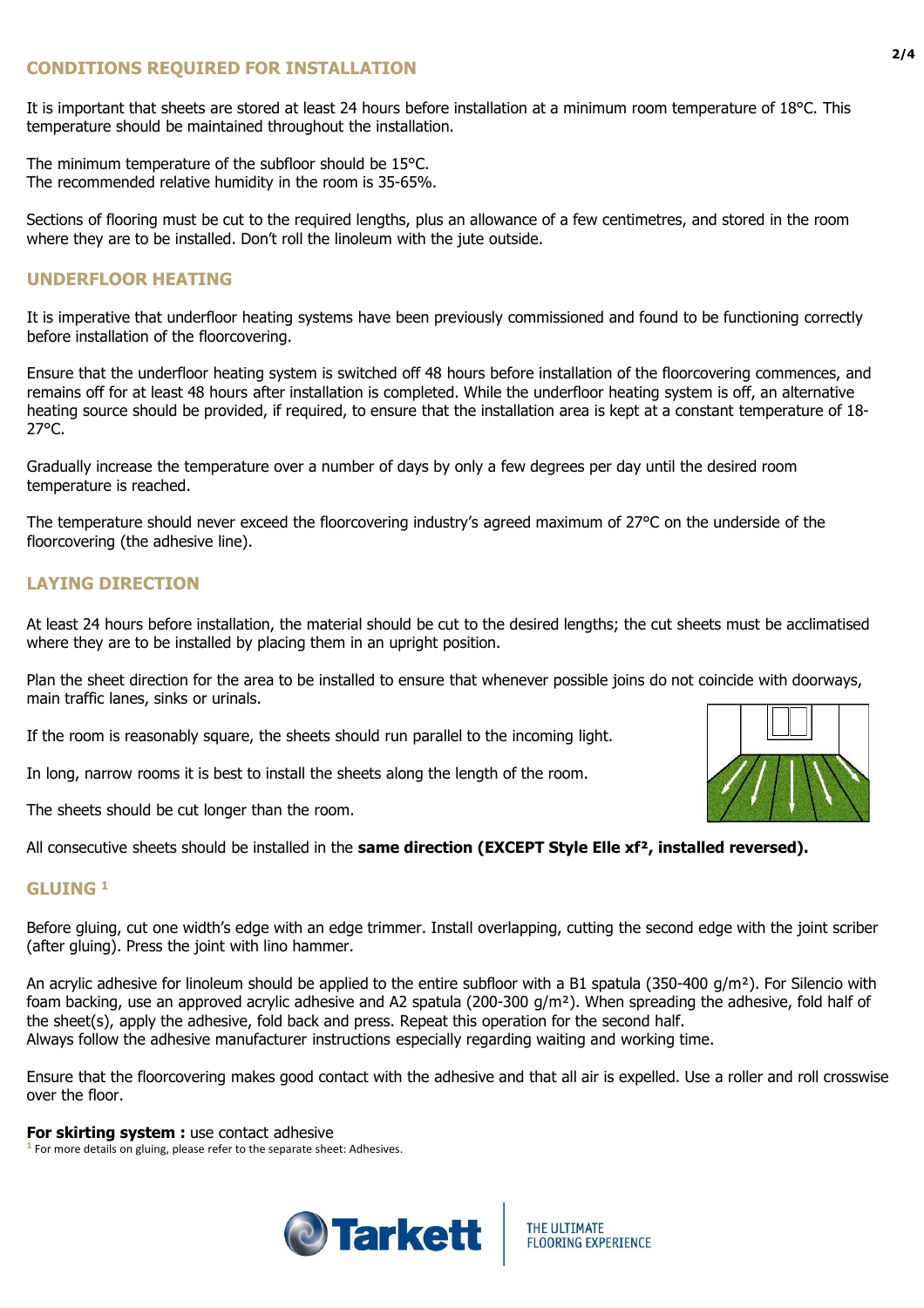#### **INSTALLING ELAFONO**

Install Elafono with the jute backing facing upwards and generally edge to edge.

Laying direction: if you install Elafono and Linoleum in the same direction, the joints of the Elafono and of the linoleum must have an offset in relation to each other by about 50 cm at least.

Gluing: use an acrylic adhesive for linoleum (the same as recommended for Tarkett Linoleum). Apply adhesive using a trowel B1 at 350-400 g/m2.

**IMPORTANT** Do not install linoleum until the fitted Elafono is completely dried (about 24 to 48 hours after fitting).

#### **WELDING**

Install sheets with a gap of approx. 0.5 mm at joint. Start hot welding operation (and grooving) minimum 24 to 48 hours maximum after gluing Groove a ''U'' shape of max. 3,5 mm width, preferably by machine.

Depth of grooving 2 mm into the thickness of the material – just over the top of the jute (max.2,5 mm for other product thickness'). Never groove Linoleum Silencio  $xf^2$  to the top of foam. Carefully clean seam totally free of residues.

The recommended welding rod temperature is about 450 ºC. Use hot air welding gun fitted with 5 mm traditional hot speed weld nozzle. When welding the rod must float out slightly on both sides of the joint, on surface. Weld at approximately 2 meters per minute.

Trim the welding in two successive operations using a "quarter moon knife", Mozart knife, or similar. The second cut should be done when the welding rod is cool down.



**IMPORTANT** ALWAYS do trials before starting the welding operation to adjust to existing site conditions.